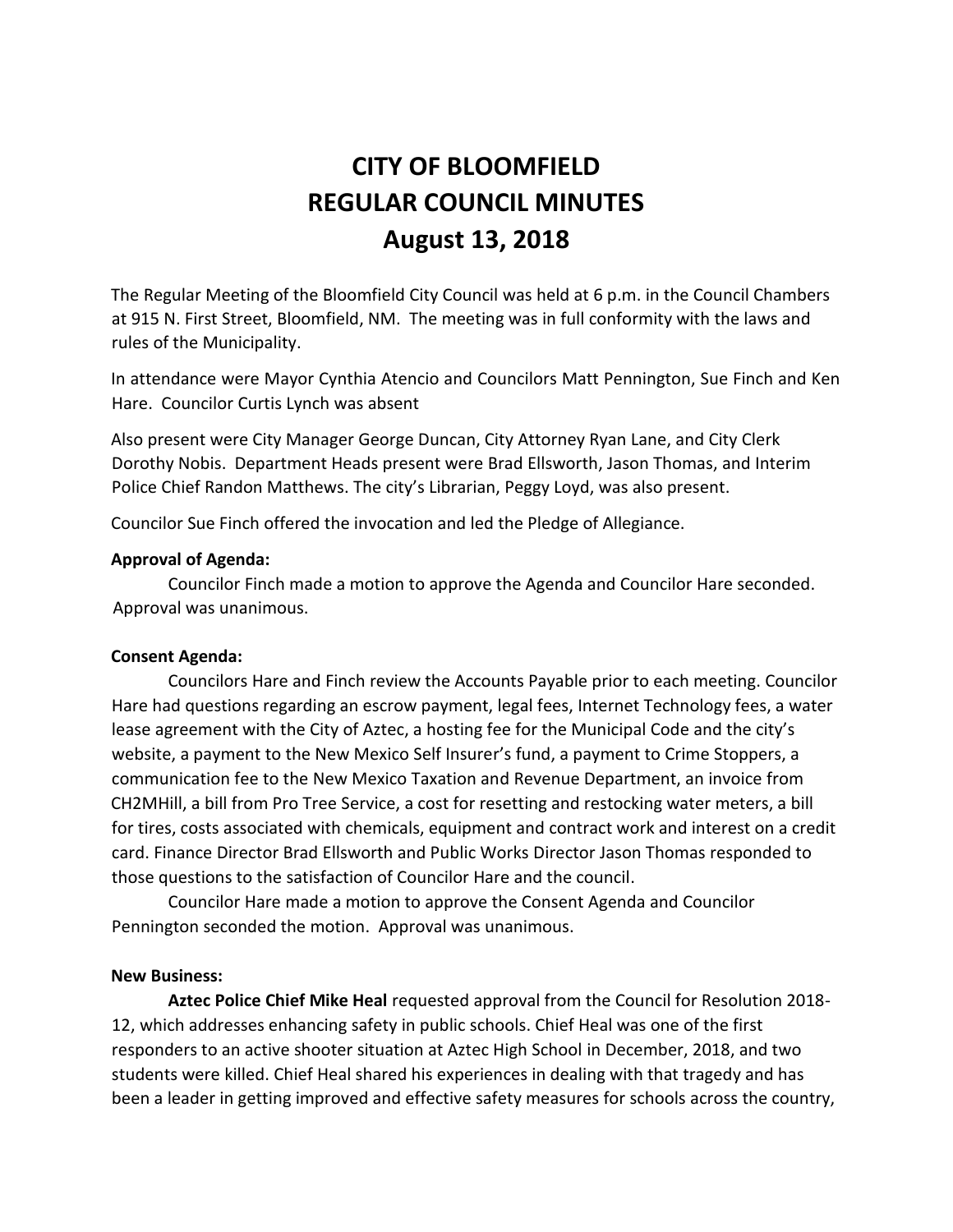Councilor Finch moved to approve Resolution 2018-12 and Councilor Hare seconded. Approval was unanimous

**Public Works Director Jason Thomas** requested approval of Resolution 2018-13, which addressed the city's Capital Improvement Plan for Fiscal Years 2020-2024. Mr. Thomas gave a presentation on the city top 11 projects for the plan, which included Water Supply Alternate Diversion, Wastewater Treatment Plant Improvements, East Blanco Bridge Replacement, East Tank Replacement, Police Vehicle Purchase, Replacement of a Ladder Truck for the Fire Department, Chip Seal or Overlay of Various Streets. Replace SCBA Equipment, Water Storage Tank Aeration, Replacement of the Jet Rodder Truck, and Replacement of the Microwave Radio Repeater System. The Mayor and Council offered suggestions regarding the list, including seeking alternative funding and the possibility of contracting out some of the work/services for the jet rodder truck. Councilor Finch moved to table approval of Resolution 2018-13 until a public meeting can be held, giving citizens the opportunity to provide input, with the resolution to be placed on the agenda for the Council meeting scheduled for August 27. Councilor Hare seconded and approval was unanimous.

**Public Works Director Jason Thomas** requested approval of Resolution 2018-14 – Accept a Local Road Fund Project Award from the New Mexico Department of Transportation for the "Reconstruction and Pavement Rehabilitation Improvements of Various Local Streets." Councilor Hare moved to approve Resolution 2018-14 and Councilor Finch seconded. Approval was unanimous.

#### **UNFINISHED BUSINESS:**

There was no unfinished business to be discussed.

## **Department and Public Input:**

**Linda Corwin** thanked the city for cleaning up the Wilderness/Lybertee Park area. Mrs. Corwin also suggested additional notices of meetings be placed throughout the community to better inform residents of meetings.

**Arnold Montoya** of the Wooden Nickle invited the Mayor, Council and the public to attend a car show scheduled at the bar for September 22. A beer tent will be outside the bar and will be fenced. Security will be onsite to check ID's.

**Councilor Finch** invited everyone to attend a Celebration of Life of former City Manager Merle Dennis from 1-3 p.m., Saturday, August 18, at the Cultural Center. Mr. Dennis passed away on July 4, 2018. She also thanked the Street Department for repairing potholes in the Miller Street area.

**Councilor Hare** said he attended a meeting of the Bloomfield Irrigation District (BID) and has a greater appreciation for the BID for the challenges it faces. The city continues to work with the BID to resolve issues that are critical to the city's water supply

**Mayor Cynthia Atencio** said she met with Steve Pearce, a candidate for Governor and with Ben Ray Lujan, who is seeking re-election to his seat in the U.S. House of Representatives. The Mayor said both gentlemen were receptive to the challenges the City of Bloomfield faces and Rep. Lujan requested information from the city, so he can see if funding is available.